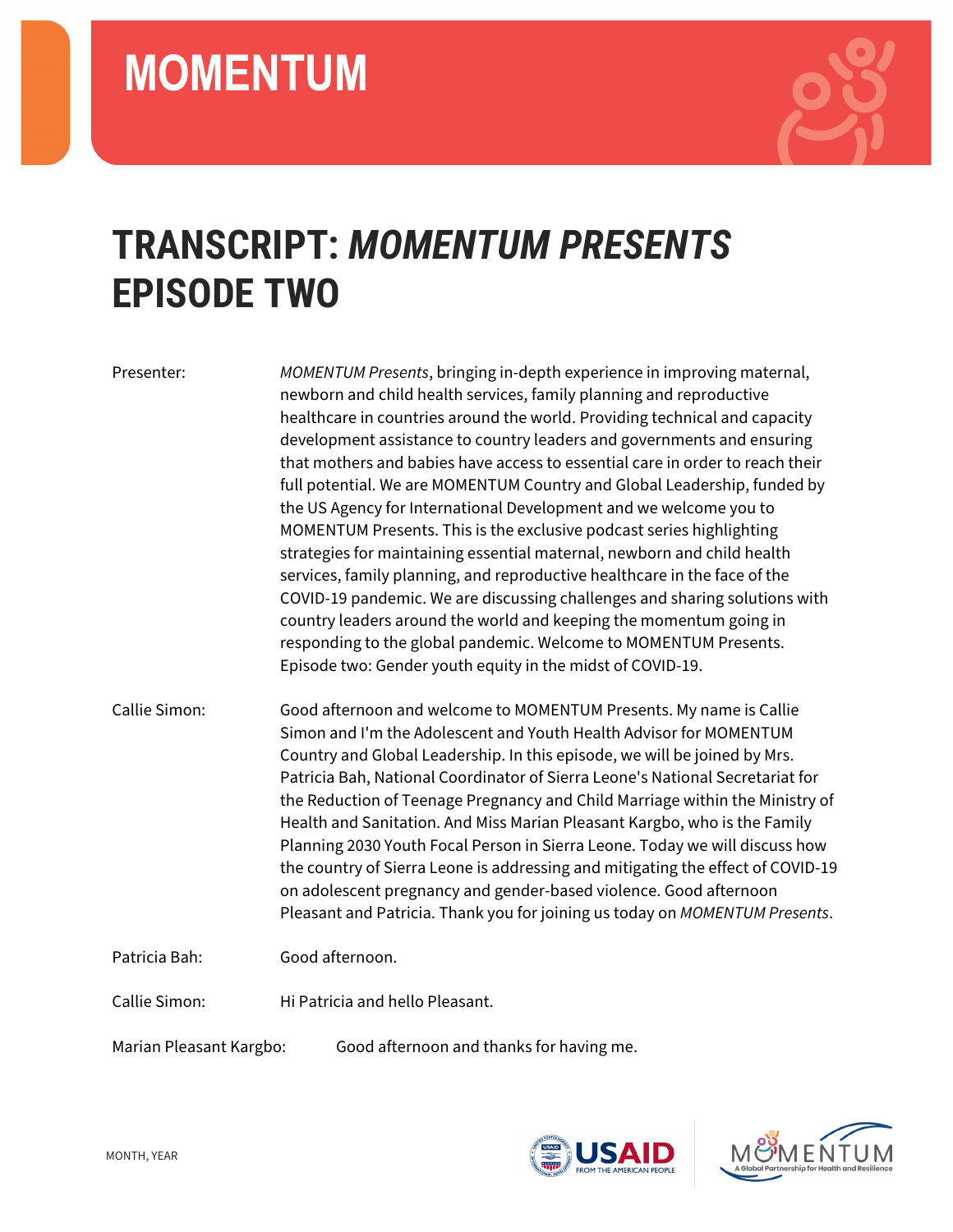| Callie Simon: | So excited that you could both be here today. This is a really important       |
|---------------|--------------------------------------------------------------------------------|
|               | conversation and I'm looking forward to learning from you. Let's jump in. We   |
|               | know that COVID-19 has already disproportionately affected women,              |
|               | adolescents and particularly adolescent girls. There are reports of increased  |
|               | household violence and unpaid care and reduced access to sexual and            |
|               | reproductive health services. Can you tell us how COVID-19 in Sierra Leone has |
|               | impacted women and girls specifically? Patricia, let's start with you.         |

- Patricia Bah: Thank you very much. Like any other outbreak, COVID-19 has a greater impact on women and girls, especially girls. Reason being that most of the girls, because of the outbreak, there was a closure of school and lack of protection mechanisms. So as a result, these girls stay at home and the chances for them to mistreated is greater because they don't go to school. Another key factor that contributes to gender-based violence during the outbreak is low jobs and family incurring more economic challenges. In the past they have other things to do that brings income into the home to take care of their families but with the COVID-19 restrictions and some people were laid out of job, they don't have the means to sort of take care of their family. And in the society where we find ourselves, most times girls have to seek economic benefits for their parents through transactional sex. So as a result, they are prone to sexual gender-based violence at tender age. The last but very importance is the few social resources available as women and girls cannot see friends or providers during the pandemic restriction and during the outbreak like what happened in the Ebola. So these are some of the factors that I would safely say contributed to the high rise of gender-based violence in Sierra Leone that leads to increased teenage pregnancy among...
- Callie Simon: Thank you so much Patricia for your response and for sharing your experience and what you've seen. Pleasant, I'd love to hear from you. What have you seen in respect to how COVID-19 has impacted women and adolescent girls in Sierra Leone?
- Marian Pleasant Kargbo: So for me, working with girls, especially teenage girls, it has been alarming because just like what madam Patricia said, you see for a fact that these girls have all the time to stay at home, they are being abused because most times when they go to school they spend some hours in school, they have the leverage to do what they want to do. But for the fact that they are home and when you look at the places where some of these women and girls are staying especially for the girls, you see that they are very much deprived and these are poor communities. So for some of them, if even we should not go to the aspect of the opposite sex abusing them even in their homes. So because the parents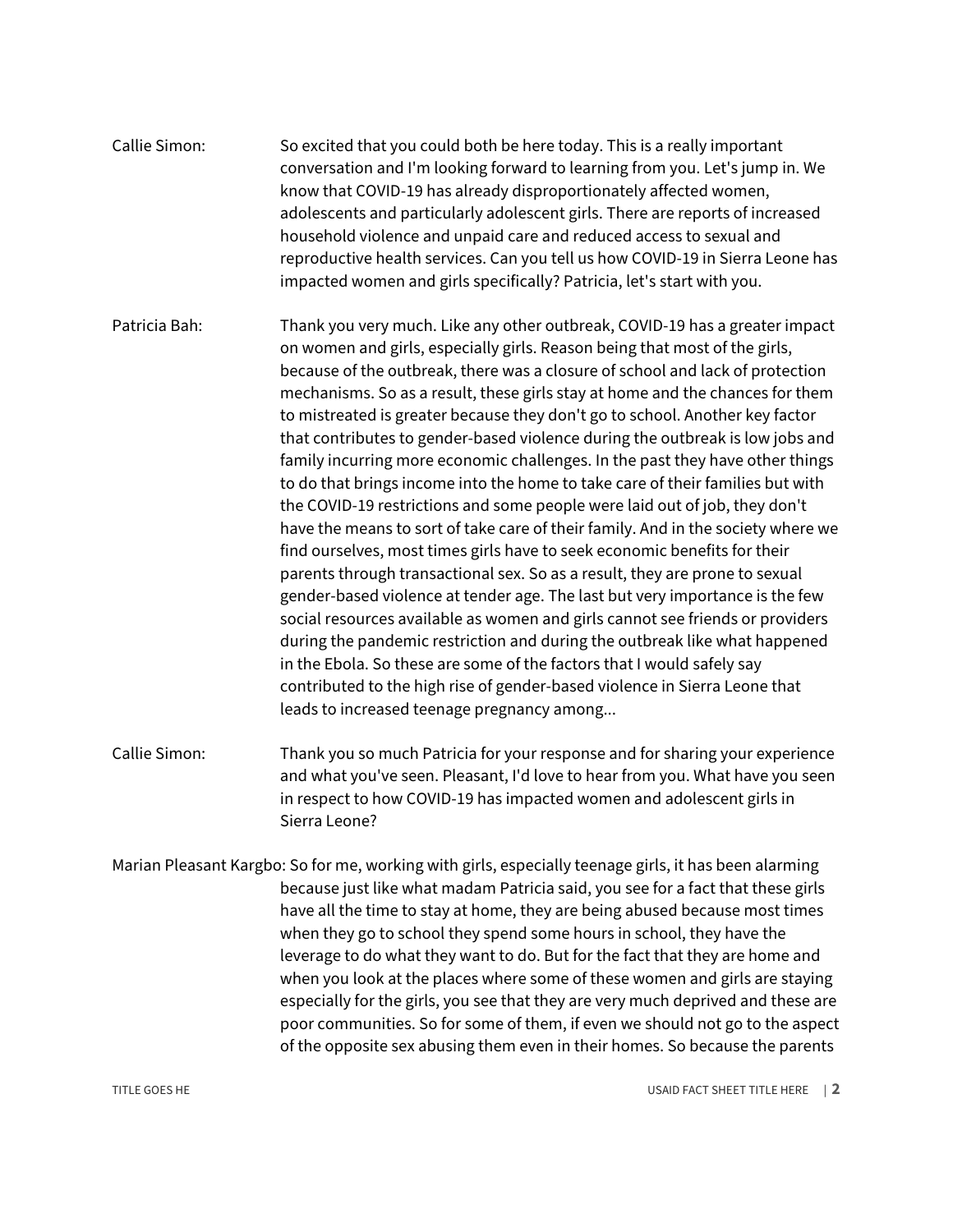are so poor that they cannot be able to take care of them, you notice that most of the times even their parents do abuse them especially when they request for things to eat.

Callie Simon: Thank you Pleasant. It sounds like you've both seen increases in violence in the home and transactional sex, unintended pregnancy and other impacts on adolescent girls and women. And I know that the Ministry of Health and Sanitation has taken some proactive steps. So Patricia, how has Sierra Leone's Ministry of Health and Sanitation worked to address this rise of gender-based violence in the face of COVID-19?

Patricia Bah: Thank you very much. Like I mentioned earlier, the Ministry of Health and Sanitation together with other partners, especially MOMENTUM Country and Global Leadership, supported case management for GBV healthcare workers through trainings, through radio discussion programs, through community engagement. To make sure that they are well informed especially regards on the referral pathway, when if they're prone to a GBV during the COVID-19 outbreak. Another thing that we're able to do with support from MOMENTUM Country and Global Leadership is data collection because you need data to inform any decision that we want to make and to improve on the services that we want to provide for the children, especially adolescent girls. The other main thing that we are able to do with partners is how we can adapt the perpetual guidelines for case management and establishing actual clinical sites like one-stop centers for gender-based violence in six parallel districts.

> This is the first time we have developed the training curriculum protocols for healthcare workers and social workers who address gender-based violence during this COVID-19 outbreak and also to adapt the guidelines that WHO is using in addressing GBV. And last but very important is the collaboration between the ministries, the line ministries that are directly addressing women and girls issues of which the Ministry of Social Welfare and Gender and Children's Affairs, the Ministry of Education, the Ministry of Communication and the Ministry of Health in trying to mitigate community risk factors that leads to gender-based violence. By making sure that the communities are fully engaged in trying to address gender-based violence and also the importance of the referral pathway and the provision of services that this adolescent girls and women may need. So in a nutshell, that's what we have been doing with support from MOMENTUM of Country and Global Leadership in making sure that health care providers are trained on the case management for GBV and the area of data collection around GBV and the data that we get is integrated into the child protection mechanism.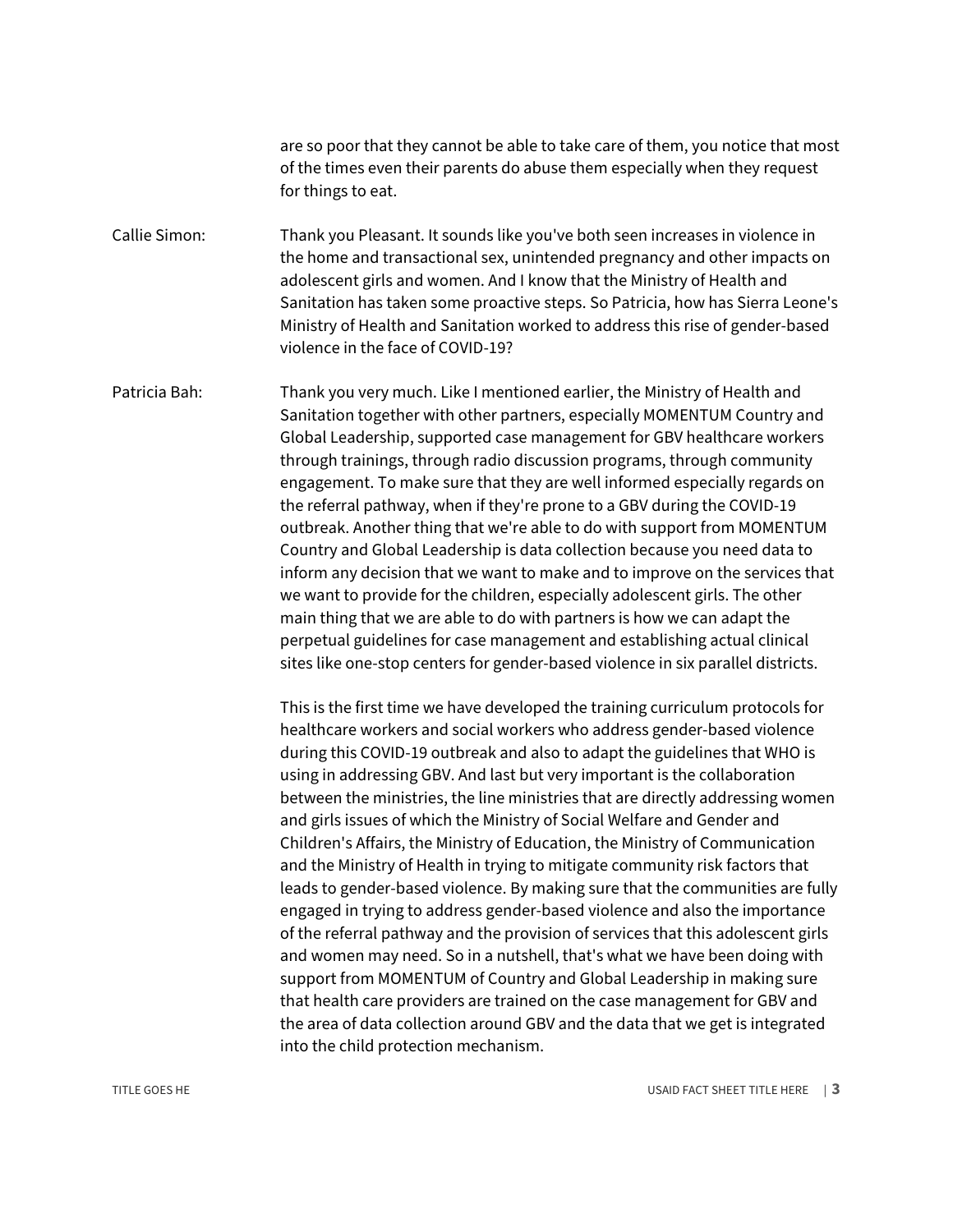| Callie Simon: | Thank you so much Patricia for highlighting those incredibly important steps            |
|---------------|-----------------------------------------------------------------------------------------|
|               | that you all have taken to mitigate the impacts of COVID-19 on gender-based             |
|               | violence and the impacts of gender-based violence on women and adolescent               |
|               | girls. In particular, the importance of data collection because we can't address        |
|               | a problem if we can't see it and if it's not visible in the data. Pleasant, I'd like to |
|               | hear from you about the work that you and your fellow youth advocates are               |
|               | doing to address the rise of gender-based violence among young people                   |
|               | during the pandemic in Sierra Leone.                                                    |

Marian Pleasant Kargbo: So what we've been doing, we're involving social media advocacy because we had series of lockdowns which stopped most of our outreach programs. But for some communities, we go with megaphones and talk to them about the impact of gender-based violence and why it is important to report such. Because most of this young people, it is an intimate partner violence. Most of them they have this abuse from their parents and for the older adolescents, let's say from 16 to 20, most of them the violence comes from their partners those that have boyfriends. So what we've been doing over the years is to make them understand first the various types of violence. Because the truth is most young adolescent cannot even tell what is gender-based violence, most of them just see it as a norm. So what we've been trying to do in that case is to let them understand that when they've been abused they need to report it.

> When you go to the Ministry of Social Welfare for the teenage pregnancy secretariat you have the counseling centers there. And also you have a lot of organization that have toll-free lines in order to combat gender-based violence. But because it's a norm, most of them just see it as something that is normal. So what we've been trying to do is to raise awareness for them to know that when they're being abused, they need to report it. And that has been working to some extent because you now have young adolescents that are bold enough to go to social media to talk about some of the abuse that they've been facing.

Callie Simon: Thanks Pleasant. That's so important and it's so important to have youth leaders like you working with other young people to shift those norms around violence and understand how they can respond if they are experiencing violence. Pleasant, I'd like to follow up with you about the point you mentioned earlier related to a rise in adolescent pregnancy during COVID-19.

## Marian Pleasant Kargbo: Yes.

| Callie Simon: | And talk a bit more about that now. I know Sierra Leone has historically had    |
|---------------|---------------------------------------------------------------------------------|
|               | very high adolescent fertility rates. And in 2012 the President of Sierra Leone |
| TITLE GOES HE | USAID FACT SHEET TITLE HERE   4                                                 |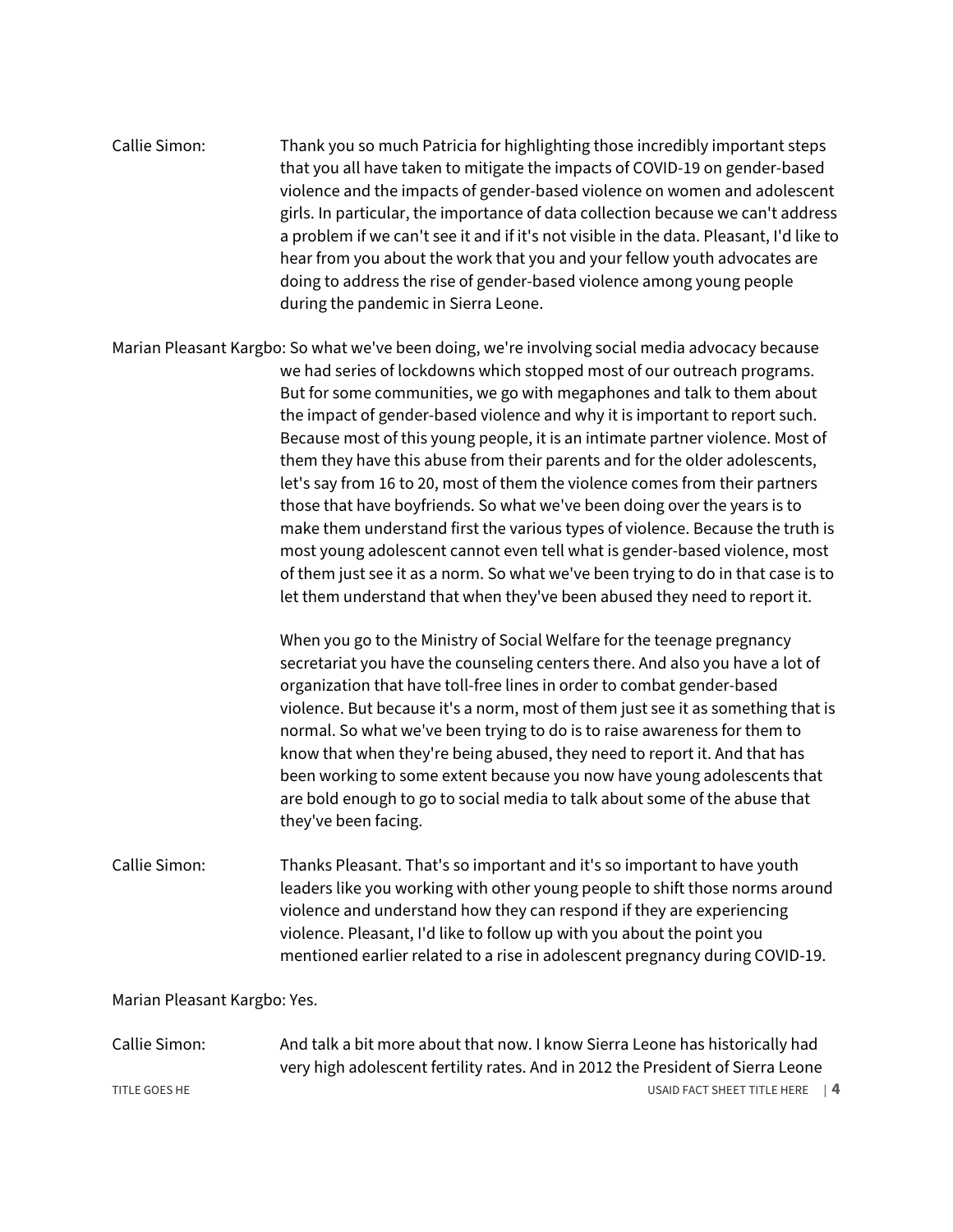made teenage pregnancy reduction a national priority. And the country continues to advance this work through the National Secretariat which Patricia leads. Pleasant, I'd love to hear from you about some of the things you see as major contributing factors to adolescent pregnancy in Sierra Leone, particularly now in the time of COVID-19.

Marian Pleasant Kargbo: We have a lot of factors and this is something that we've been challenged with for the past years both the government, its partners, and also the Teenage Pregnancy Secretariat. We see during Ebola there was an upsurge in teenage pregnancy. And according to a Save The Children report which they did and about 23,000 children in Sierra Leone who will get pregnant during this COVID. Because the truth is we have most of these adolescents not going to school now and most of them struggle to even have things to eat. And when you look at our economy presently, things are not going on well and a lot of young people are trying to survive. You see one of the contributing factors to teenage pregnancy in Sierra Leone, I can say is poverty. So because the parents are poor and they cannot take care of their kids so most times you see parents seeing their kids involving in sexual activities, going with men. They're not even bothered to stop them.

> So no matter what the Teenage Pregnancy Secretariat is doing, if the parents are not well informed and know how to take care of their kids, there is no way we'll be able to combat some of those things and also the issue of early marriage. We are making progress but I will tell you when you go to some communities... For me, I work in rural communities. It'll amaze you to know that we still have an increase in early marriage. Because even when you look at our laws, they'll tell you the parents has to give consent. And most times if you want to challenge some of those things because of our laws when you look at the Child Rights Act, you look at the Customer and Marriage Act and you see our laws are not consistent. So you have a lot of challenge with this early forced marriage which is still happening. So for me, poverty, early forced marriage and also the mindset of the adolescents themselves. So you have a lot of mindset issues that are affecting our young adolescent and these are some of the reasons that have led to an increase in teenage pregnancy in Sierra Leone.

| Patricia Bah: |  | Can I just add on to what Pleasant has said concerning the teenage pregnancy. |  |  |
|---------------|--|-------------------------------------------------------------------------------|--|--|
|---------------|--|-------------------------------------------------------------------------------|--|--|

Callie Simon: Sure.

TITLE GOES HE USAID FACT SHEET TITLE HERE | 5 Patricia Bah: I think another important thing is access to services especially contraceptive services among the adolescents. We still have a society wherein adolescents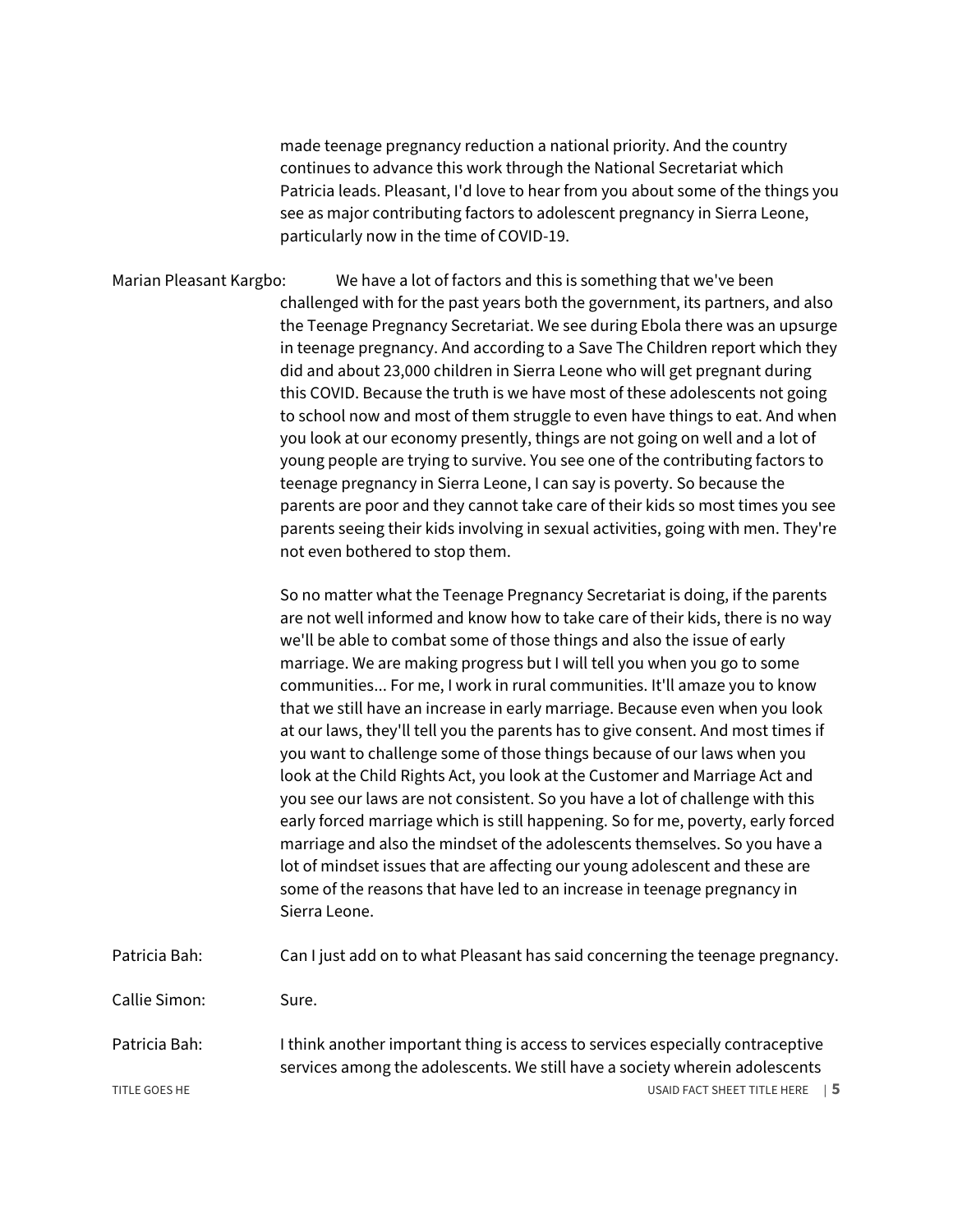are finding it very difficult to access family planning commodities which are readily available in some of the facilities. And for those who can access, there is some areas also we have limited supply of family planning commodities and as a result, some of them have to pay for family planning commodities in certain areas that they find themselves. Very important also is the myth around family planning used by our adolescent and youths. They still believe that there is some negative effect of family planning if taken at an early age, it will affect them at the later age that they will not have a child. And key among also is the provision of an adolescent friendly health centers. We have very few adolescent friendly health centers, where an adolescent will just walk into the facility and they will have all the services that they need in terms of proper counseling, in terms of STI treatment or Sexually Transmitted Infection.

Because most of our facilities are not adolescent friendly. When they walk in there they will see their relatives or relative friends or adults and they feel shy to express themselves to say that, yes, I want to have family planning or I want guidance on how I should carry out about my sexuality. And also it's only now that we are working very hard with the Ministry of Education to ensure there's comprehensive sexuality education in schools. And as a result, access to information is still challenging in the rural setting. So for me, I think I just want to add onto the poverty and all the factors that Pleasant has presented. And also let's look at the service provision aspect that's also a factor that will contribute to high rates of teenage pregnancy.

Callie Simon: Absolutely. Thank you both. I think together you've painted a comprehensive picture of the different drivers of adolescent pregnancy in Sierra Leone. Whether that be underlying factors like poverty or some of the more acute factors such as access to health services and contraceptive services which are... Of course, those barriers are exacerbated in the context of COVID-19. And I'd love to hear actually from both of you now, how we address those barriers, how we address those factors that drive adolescent pregnancy. I'd like to start by asking Pleasant, what actions you recommend to ensure adolescents and youth have access to quality, reproductive and maternal and newborn health services. And then I'll turn it over to you Patricia to ask what actions you and the Ministry of Health and Sanitation are taking. So first over to you Pleasant and then we'll hear from Patricia.

## Marian Pleasant Kargbo: So for me, I want to start with mindset because we need to do a lot when it comes to mindset and also access. Just like what Patricia said, access is very, very much challenging especially in rural communities. When you go to pharmacies or you go to health services for contraceptives, they'll tell you it's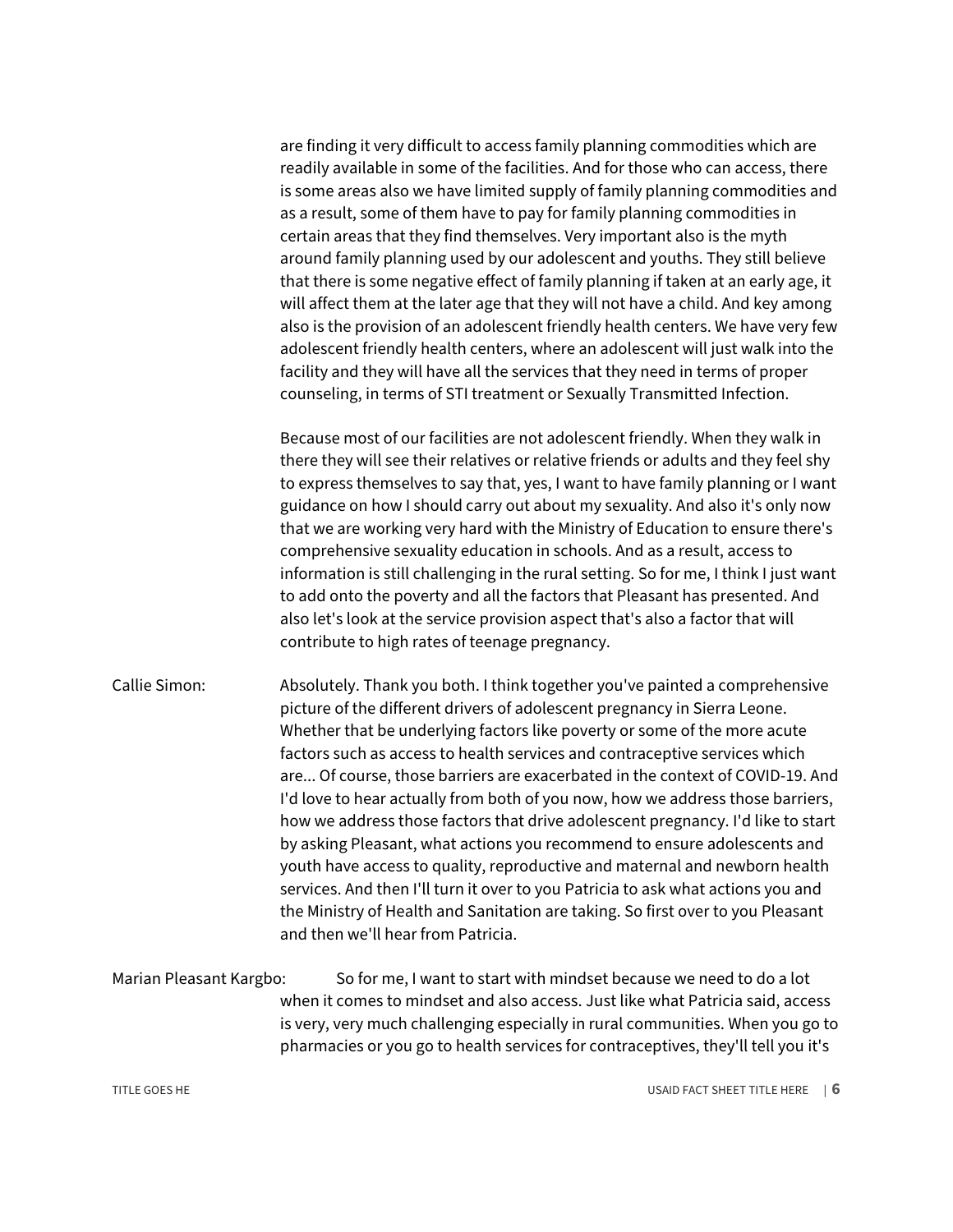free but then you'll have those caregivers asking you to pay for them. And imagine if you have to pay \$1 for those injectables. Most of these young girls cannot afford it and that's the truth. I remember paying some amount of money for some young adolescent to have injectables. So the moments the three months injectable is done and they unable to get that money, you see they will get pregnant. So that's why in our outreach programs we try to go to these hard to reach communities in order to give them contraceptives.

So access is something that we need to work on. Friendly centers. They are not friendly most times you walk into those centers there are nothing there. So you see young people are not even accessing those centers. Even with the community health facilities, the moments you go to those facilities especially those in these communities, it's obvious that your parents will eventually know that you've started having sex. So for most of these girls, they'll avoid those facilities completely and also the counseling. Counseling is very much key because there is a lot of myth especially with the use of contraceptive.

I've spoken with both older and younger adolescents and they keep telling you there's so many disadvantage of using contraceptives. And the moment you tell them, is it out of experience or what? They'll say not actually out of experience, it's just that a friend of mine used it and this is what she told me so I don't think I'll want to use it. So you see because of that we keep having an increase in teenage pregnancy. So, if we are able to change the mindset of those young adolescent and then we create access to the services. Because it's not just about stocking up the services but access to those services is very much key and also counseling the adolescents we will be able to combat teenage pregnancy.

- Callie Simon: Thank you Pleasant. Well said and I can see while you're such an amazing youth advocate with your passion for these issues. Patricia, I'd love to hear from you about how the Ministry of Health and Sanitation is in fact responding to adolescent pregnancy in the context of COVID-19 and what actions you've taken.
- Patricia Bah: Thank you very much. Thank you again, Pleasant for that brilliant presentation on how to address teenage pregnancy. Teenage pregnancy is a concern and that's why we have a secretariat that's coordinates implementation of factors and line ministry in addressing teenage pregnancy and child marriages. So what we did and we are trying to continue to implement, is the development of the national strategy for the reduction of teenage pregnancy and child marriage, which have key activities by all line ministries and partners that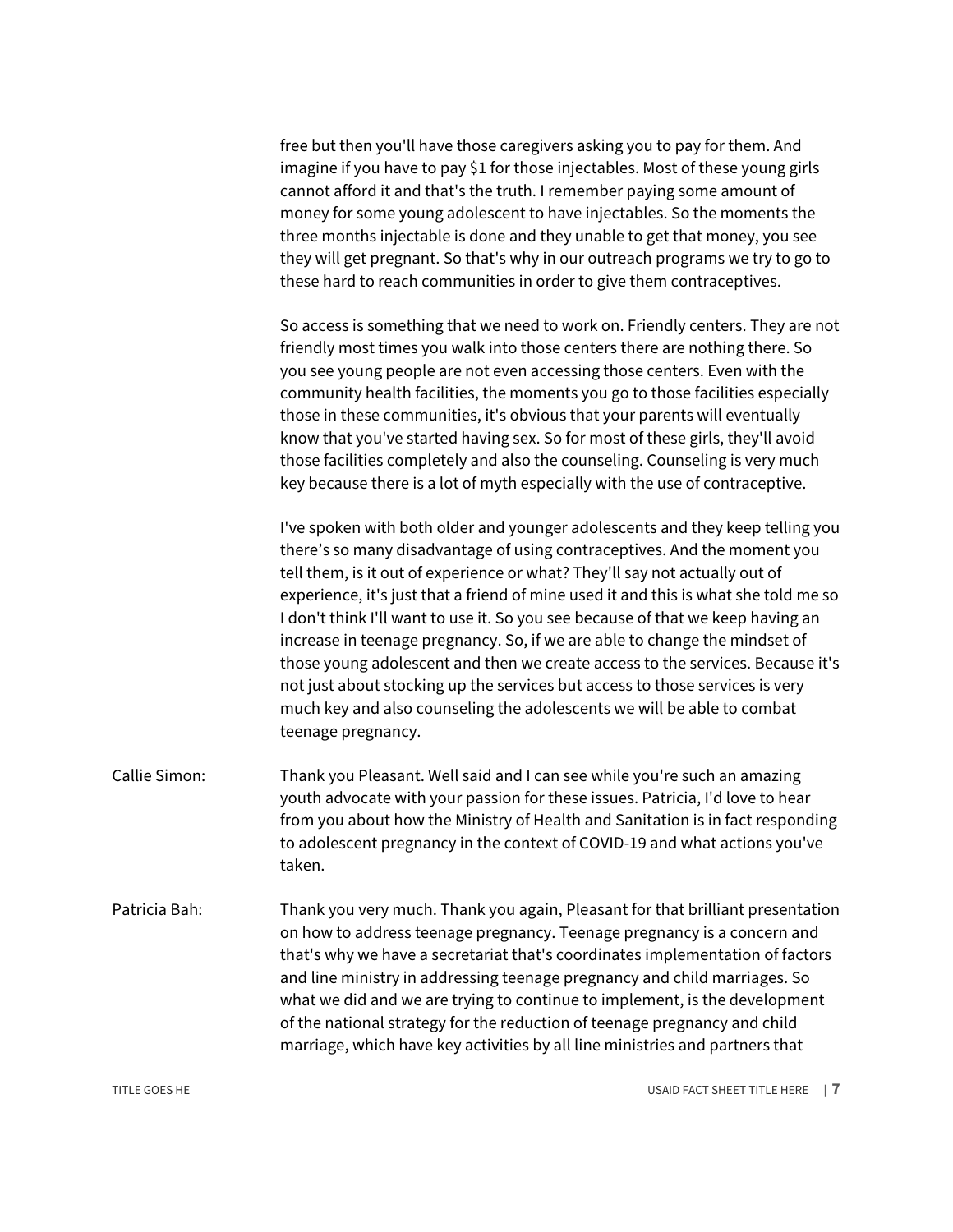have interest in addressing teenage pregnancy and child marriage. As the Ministry of Health and other line ministry, we've been asked also to make sure that we factor in activities in our budgets so that governments can provide some amounts of resources. Because addressing teenage pregnancy is not a one man business, we need partners, we also need government input to make sure that teenage pregnancy is being addressed to bring it down to minimal.

The other thing that we have done especially during the outbreak of this Corona like what we did during the Ebola, is to increase on community engagement, community ownership in implementing certain activities in addressing teenage pregnancy and gender-based violence. We make sure that communities own certain activities that will bring…like radio discussion programs we bring them on board, outreach into the communities it's always the [inaudible 00:20:31]. Traditional leaders they're aware, we've trained them, we've given them the pros and the cons of teenage pregnancy. And we are also trying to encourage them to make sure that when they're having their own by meetings, people there'll be in the position to discuss about the harm of teenage pregnancy. As I've mentioned earlier, a comprehensive sexuality education in school. The Ministry of Basic and Senior Secondary School together with its partners at the Ministry of Health, are working seriously to make sure that the comprehensive sexuality education is back into the school curriculum, which I believe hopefully this academic year will start to implement the curriculum. Among some of the key things that we've done as the ministry is the coordination with other line ministries.

We are also training teachers, we are training health workers, we are training in social workers in addressing teenage pregnancy, child marriage, referral pathway with gender-based violence. And we develop a lot of policy documents. We develop a lot of training curriculum, books can be used for inand out-of-school youth. So by the end of the day, we are not only addressing teenage pregnancy among school going girls but also we are addressing teenage pregnancy among girls that are in the communities who are not going to school by implementing what we call like life skills.

We have the life skills manual for example, that we use to train both in and out of school on how they can prevent teenage pregnancies, sexual gender-based violence. And finally, we have what we call the multi-sectoral coordinating committee that is made up of key line ministers of key ministries: The Ministry of Health, the Ministry of Gender, the Ministry of Social Welfare, the Ministry of Gender and Children's Affairs and the Ministry of Local Government. Reason being, in that particular committee we have key partners like [inaudible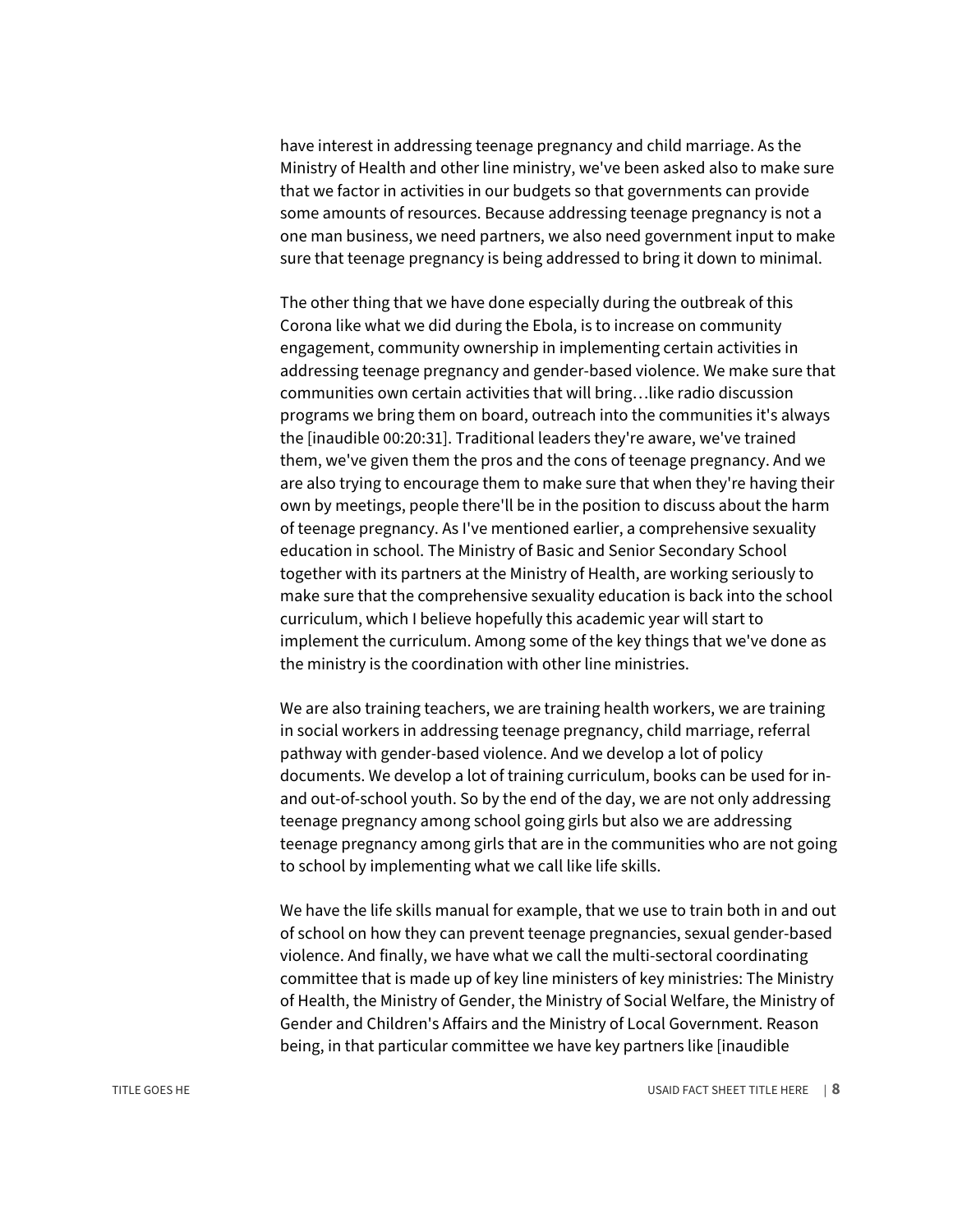00:22:22] agencies, country directors of key organizations that are directly addressing teenage pregnancy.

They meet and discuss which is a meeting that's supposed to hold once every six months, twice a year to discuss about the implementation of the national strategy. Are we able to address some of the gaps? Are there issues that they need to upscale so that partners can see the need to come in and address?

Callie Simon: Thank you so much Patricia. Between you and Pleasant, I think you've covered all of the strategies that are critical for addressing unintended pregnancy and improving adolescents' knowledge and their agency through comprehensive sex ed and community outreach, fostering community support and engagement, ensuring service availability and accessibility and then that high level policy making and multisectoral coordination that is essential to ensuring that adolescents can choose when and if to have a child. Thank you. We've learned so much in this conversation about the challenges women and girls faced in light of COVID-19 and the important steps that young people like you Pleasant and the Ministry of Health and Sanitation, with your leadership Patricia are taking in response. In closing are there any key pieces of advice you would like to give to other countries that are facing the same issues with gender-based violence and adolescent pregnancy during this pandemic? Maybe I'll turn it over to Pleasant first and then we'll hear from Patricia. So Pleasant, any key piece of advice to other countries or other young people who are seeking to advocate and make a difference for their fellow adolescents and youth?

Marian Pleasant Kargbo: Yes. So I want to start with the countries and after which I go to the youth organizations and the youth themselves. And for the countries, I think what countries need to do is to make sure they increase access for young adolescent and make the friendly centers to be friendly. I'm sure if these youth have access to these contraceptives we'll be able to combat teenage pregnancy and also we should not relent in changing their mindsets. We know this stage is a very critical stage, this adolescent stage. So we need not relent because most times especially in Sierra Leone, when you look at the work that the Teenage Pregnancy Secretariat is doing, the Ministry of Health, other organizations and then you keep seeing an increase in teenage pregnancies, the work that partners are doing you tend to get discouraged. But I think that's the more reason why we need to engage these adolescents and make sure we encourage them to take the services.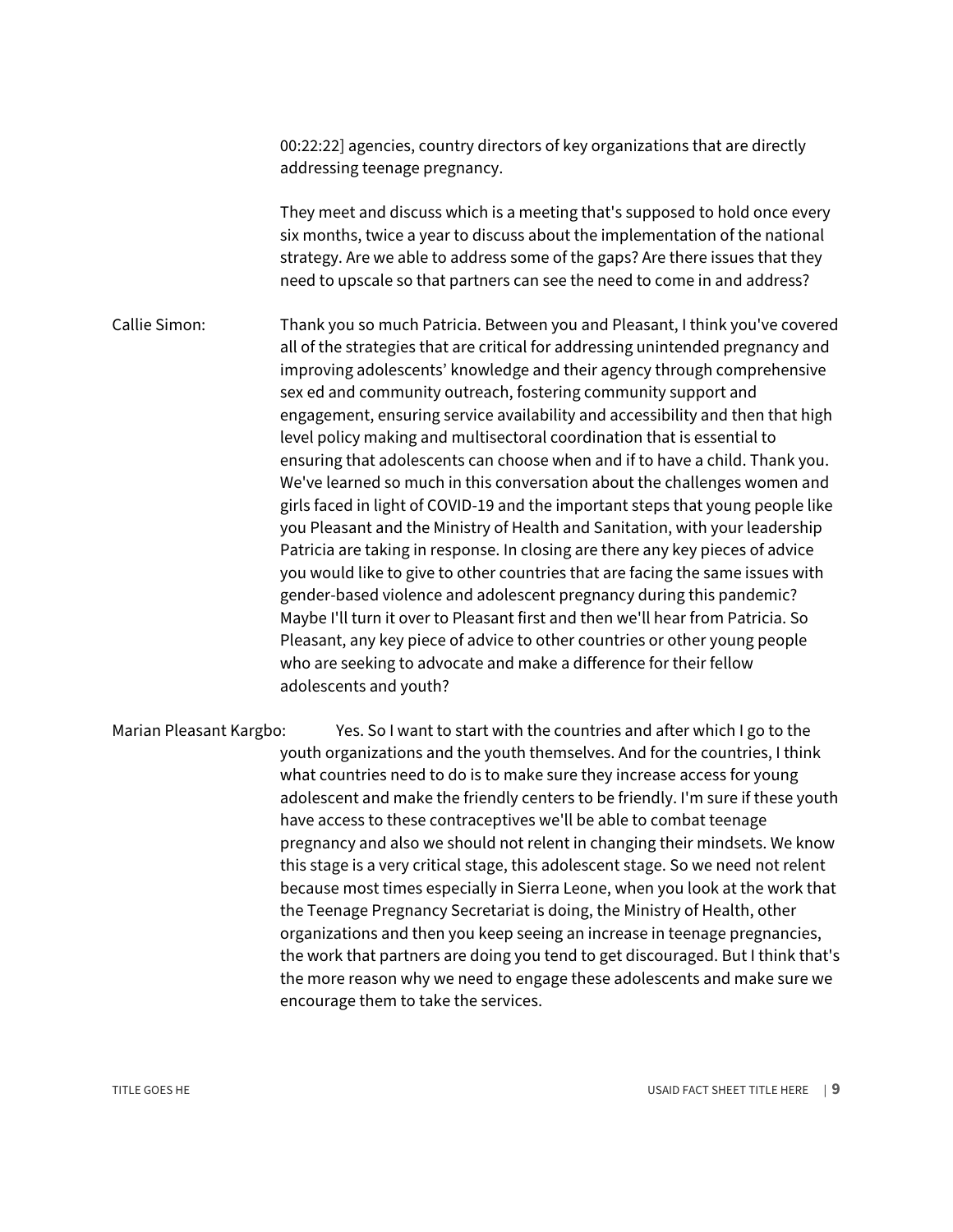And for the youth organizations working on teenage pregnancy, this is not the time for us to relent. We need to reach out to our fellow youth especially the adolescents. We need to guide them. For us I have a lot of my girls that I do mentor, make sure I let them know the dangers of getting pregnant early. So in fact for me, changing their mindset is very much key because the truth, what we've realized is this, the moment an adolescent has started involving in sex there is nothing you can do to tell that adolescent to stop having sex. So the best you can do for that adolescent is to make sure you guide the adolescent, let him know that he can have access to contraceptive services is for her not to get pregnant. So if we are able to do that as young advocates, we'll be able to combat teenage pregnancy especially during this pandemic.

- Callie Simon: I love that Pleasant. I love your quote that this is not the time to relent, it's so important. Patricia, over to you for your advice to other countries who are dealing with these same challenges.
- Patricia Bah: For me one of the key advice that I will provide is coordination among different players. Be it government decision, be it implementing partners and donors to address teenage pregnancy. No one organization can do it alone, there is need for that coordinating mechanism to be established at all levels, to make sure that issue of teenage pregnancy, child marriage and sexual gender-based violence is addressed. At community level, you need the community people themselves to own the process. Because if you go into the community with your project and they're not fully engaged and they're not involved, definitely you will find it difficult to achieve your goal.

There is need for the women and they at least send themselves to be at the center in all what we are planning. If they're not part of it, of course definitely you will not succeed. But when they're part of the process in identifying the issues like what Pleasant is doing and also come up with suggestions on how they can be addressed. I believe any country that implements projects where the adolescents and the women are fully engaged, will see drastic change and reduce in teenage pregnancy, gender-based violence. And finally there's need for government ownership and support. Government should own whatever processes that partners commit so by the end of the day, we'll have that continuity in addressing the issue of teenage pregnancy, child marriage and GBV.

Callie Simon: Patricia that is so important. The placing women and girls at the center but making sure that we all work together across all relevant actors to drive change. Thank you for your leadership in that in Sierra Leone. So that brings